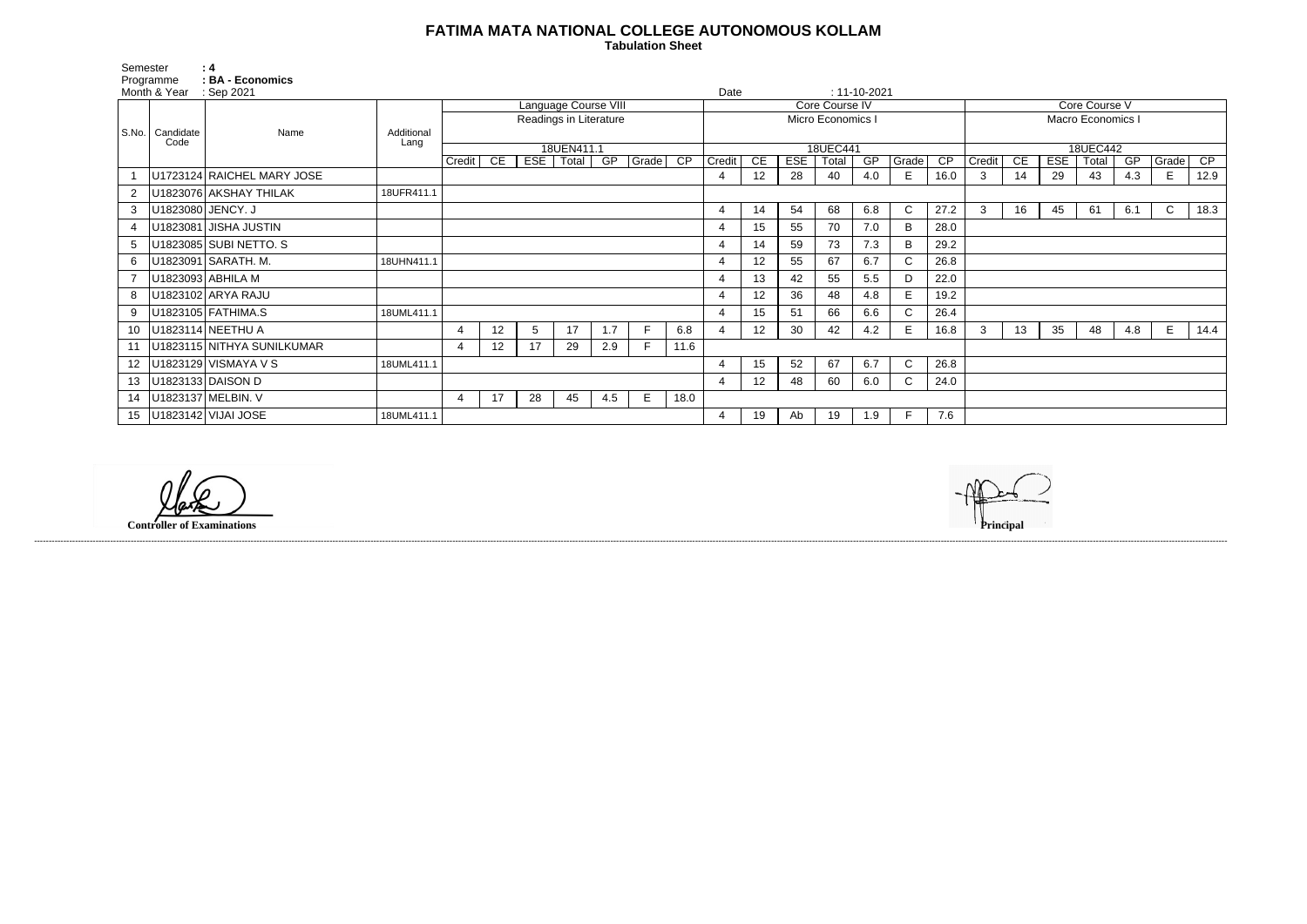|                |                   |                            |                    |        |    |            | <b>Complementary Course VII</b> |     |       | <b>Complementary Course VIII</b> |                                            |           |            |       |     |       |      |  |  |
|----------------|-------------------|----------------------------|--------------------|--------|----|------------|---------------------------------|-----|-------|----------------------------------|--------------------------------------------|-----------|------------|-------|-----|-------|------|--|--|
|                |                   |                            |                    |        |    |            | <b>International Politics</b>   |     |       |                                  | History of Contemporary India (after 1947) |           |            |       |     |       |      |  |  |
| S.No.          | Candidate<br>Code | Name                       | Additional<br>Lang |        |    |            |                                 |     |       |                                  |                                            |           |            |       |     |       |      |  |  |
|                |                   |                            |                    |        |    |            | 18UPS431                        |     |       |                                  | 18UHY431                                   |           |            |       |     |       |      |  |  |
|                |                   |                            |                    | Credit | CE | <b>ESE</b> | Total                           | GP  | Grade | <b>CP</b>                        | Credit                                     | <b>CE</b> | <b>ESE</b> | Total | GP  | Grade | CP   |  |  |
|                |                   | U1723124 RAICHEL MARY JOSE |                    |        |    |            |                                 |     |       |                                  | 3                                          | 16        | 13         | 29    | 2.9 | F     | 8.7  |  |  |
| $\overline{2}$ |                   | U1823076 AKSHAY THILAK     | 18UFR411.1         |        |    |            |                                 |     |       |                                  |                                            |           |            |       |     |       |      |  |  |
| 3              |                   | U1823080 JENCY. J          |                    |        |    |            |                                 |     |       |                                  |                                            |           |            |       |     |       |      |  |  |
| 4              |                   | U1823081 JISHA JUSTIN      |                    |        |    |            |                                 |     |       |                                  |                                            |           |            |       |     |       |      |  |  |
| 5              |                   | U1823085 SUBI NETTO. S     |                    |        |    |            |                                 |     |       |                                  |                                            |           |            |       |     |       |      |  |  |
| 6              |                   | U1823091 SARATH. M.        | 18UHN411.1         | 3      | 16 | 20         | 36                              | 3.6 | F.    | 10.8                             | 3                                          | 15        | 31         | 46    | 4.6 | E     | 13.8 |  |  |
|                |                   | U1823093 ABHILA M          |                    |        |    |            |                                 |     |       |                                  | 3                                          | 17        | 37         | 54    | 5.4 | D     | 16.2 |  |  |
| 8              |                   | U1823102 ARYA RAJU         |                    | 3      | 18 | 22         | 40                              | 4.0 | F.    | 12.0                             | 3                                          | 16        | 28         | 44    | 4.4 | E.    | 13.2 |  |  |
| 9              |                   | U1823105 FATHIMA.S         | 18UML411.1         | 3      | 16 | 53         | 69                              | 6.9 | C     | 20.7                             |                                            |           |            |       |     |       |      |  |  |
| 10             |                   | U1823114 NEETHU A          |                    |        |    |            |                                 |     |       |                                  |                                            |           |            |       |     |       |      |  |  |
|                |                   | U1823115 NITHYA SUNILKUMAR |                    |        |    |            |                                 |     |       |                                  |                                            |           |            |       |     |       |      |  |  |
| 12             |                   | U1823129 VISMAYA V S       | 18UML411.1         |        |    |            |                                 |     |       |                                  |                                            |           |            |       |     |       |      |  |  |
| 13             |                   | U1823133 DAISON D          |                    |        |    |            |                                 |     |       |                                  |                                            |           |            |       |     |       |      |  |  |
| 14             |                   | U1823137 MELBIN. V         |                    |        |    |            |                                 |     |       |                                  |                                            |           |            |       |     |       |      |  |  |
| 15             |                   | U1823142 VIJAI JOSE        | 18UML411.1         |        |    |            |                                 |     |       |                                  |                                            |           |            |       |     |       |      |  |  |

**Controller of Examinations** 



------------------------------------------------------------------------------------------------------------------------------------------------------------------------------------------------------------------------------------------------------------------------------------------------------------------------------------------------------------------------------------------------------------------------